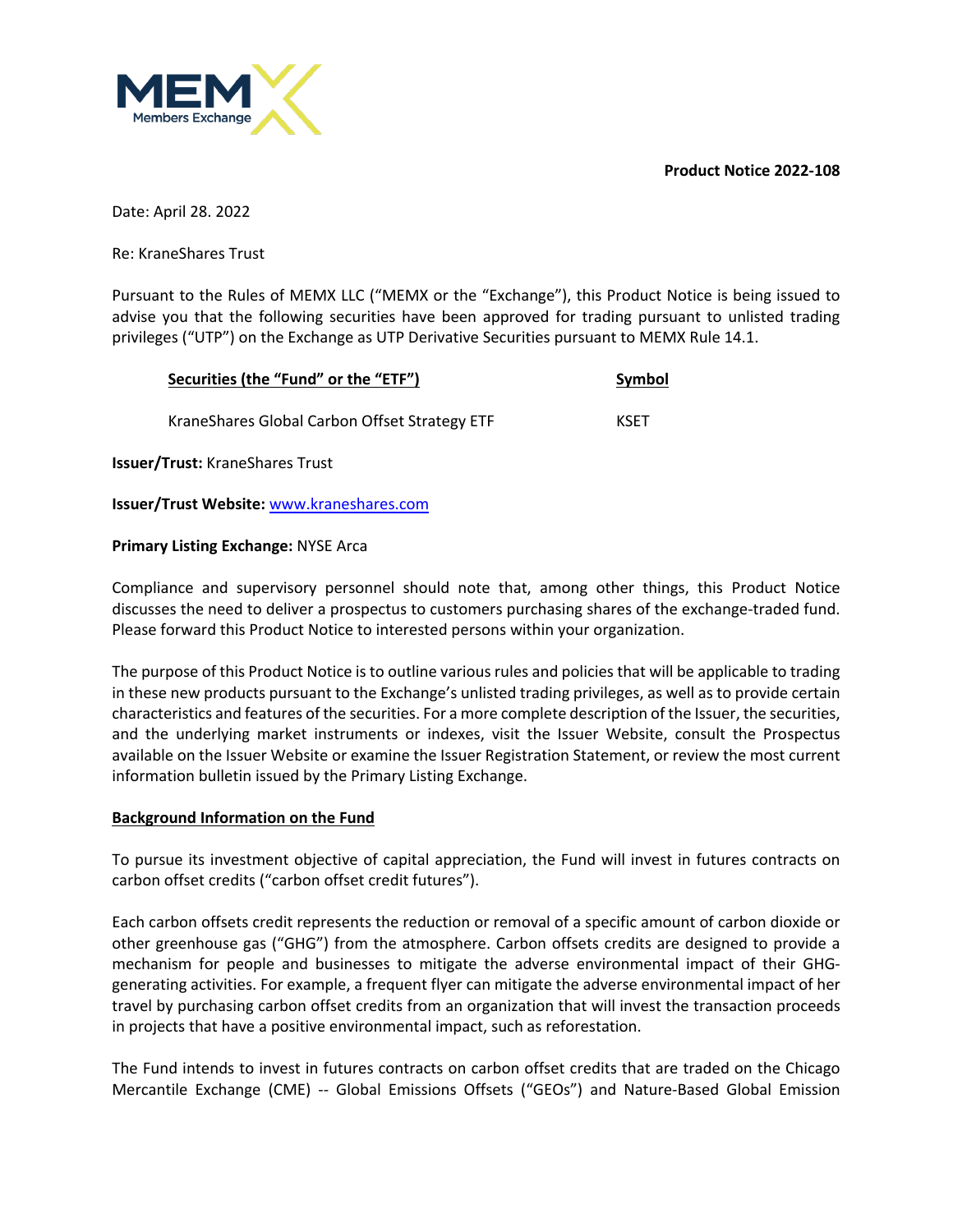Page 2

Offsets ("N-GEOs"). GEOs and N-GEOs are designed to allow businesses to manage their GHG-reduction goals by purchasing today carbon offset credits for delivery in the future.

Under normal circumstances, the Fund will be exposed primarily to carbon offset credit futures, including GEOs and N-GEOs that mature in the next two years. As the carbon offset credit market grows, Krane Funds Advisors, LLC ("Adviser") may invest in other types of carbon offset credit futures in addition to or in lieu of GEOs and N-GEOs, provided that they meet certain liquidity requirements.

In addition to carbon offset credit futures, the Fund may invest in futures on carbon credits issued under cap-and-trade regimes ("carbon credit futures") in order to obtain investment exposures that are consistent with the GHG-reducing goal of carbon offset credits.

The Fund may also invest in other instruments, such as options on futures contracts, swap contracts, other exchange-traded funds ("ETFs"), and notes, which may or may not be exchange-traded, in order to gain investment exposure to carbon offset credit futures and carbon credit futures. The Fund may also invest in debt instruments. The debt instruments in which the Fund intends to invest include government securities and corporate or other non-government fixed-income securities with maturities of up to 12 months of any investment grade. The Fund may invest in debt instruments indirectly through short-term bond funds and ETFs. The Fund may also invest in cash and cash equivalents, including money market funds.

The Fund will utilize a subsidiary (the "Subsidiary") for purposes of investing in futures. The Subsidiary is a corporation operating under Cayman Islands law that is wholly-owned and controlled by the Fund. The Subsidiary is advised by the Adviser. The Fund's investment in the Subsidiary may not exceed 25% of the value of its total assets (ignoring any subsequent market appreciation in the Subsidiary's value), which limitation is imposed by the Internal Revenue Code of 1986, as amended, and is measured at the end of each quarter. The Subsidiary has the same investment objective as the Fund and will follow the same investment policies and restrictions as the Fund. Except as noted, for purposes of this Prospectus, references to the Fund's investment strategies and risks include those of its Subsidiary, and references to the Fund include the Subsidiary.

The Commodities Futures Trading Commission (the "CFTC") has adopted certain requirements that subject registered investment companies and their advisers to regulation by the CFTC if a registered investment company invests more than a prescribed level of its net assets in CFTC-regulated futures, options and swaps, or if a registered investment company markets itself as providing investment exposure to such instruments. Due to the Fund's potential use of CFTC-regulated futures and swaps above CFTC Rule 4.5 limits, it will be considered a "commodity pool" under the Commodity Exchange Act upon commencement of operations.

The Fund is non-diversified.

For more information regarding the Fund's investment strategy, please read the prospectus for the Fund. As described more fully in the Trust's prospectus and Statement of Additional Information, the Fund will issue and redeem Shares on a continuous basis at their net asset value ("NAV") only in large blocks of Shares (each, a "Creation Unit"). Creation Units will be issued and redeemed principally in-kind for securities included in the underlying index. Except when aggregated in Creation Units, the Shares may not be redeemed with the Fund.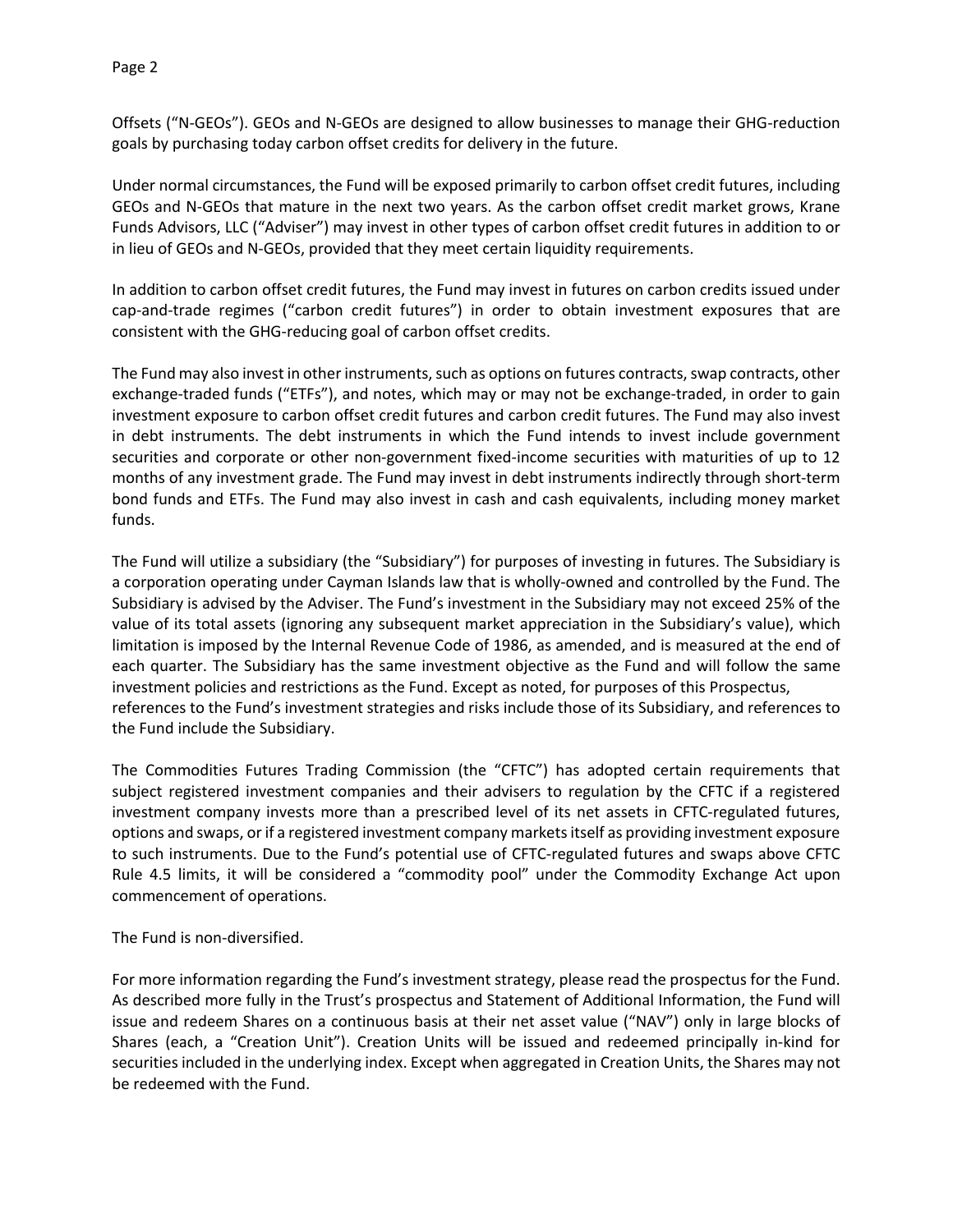Shares are held in book-entry form, which means that no share certificates are issued. The Depository Trust Company or its nominee is the record owner of all outstanding Shares and is recognized as the owner of all Shares for all purposes.

The NAV of the Fund is generally determined as of the close of trading (normally 4:00 p.m., Eastern Time) on each day the New York Stock Exchange is open for business. The NAV of the Fund is calculated by dividing the value of the net assets of the Fund (i.e., the value of its total assets less total liabilities) by the total number of outstanding shares of the Fund, generally rounded to the nearest cent.

#### **Principal Risks**

Interested persons are referred to the Fund's Registration Statement for a description of risks associated with an investment in the Fund. These may include, but are not limited to, equity investing risk, asset class risk, concentration risk, industry/sector risk, issuer risk, liquidity risk, market risk, asset class risk, interest rate risk, tax risk and valuation risk.

In addition, the market prices of the Shares will fluctuate in accordance with changes in NAV as well as the supply and demand for the Shares. As a result, the Shares may trade at market prices that may differ from their NAV. The NAV of the Shares of the Fund will fluctuate with changes in the market value of the Fund's holdings.

#### **Exchange Rules Applicable to Trading in the Shares**

Trading in the Shares on MEMX is subject to MEMX trading rules.

## **Trading Hours**

The value of the Index underlying the Shares will be disseminated to the data vendors every 15 seconds during the Regular Trading Session.

The Shares will trade on MEMX between 7:00 am and 5:00 pm (EST). Please note that trading in the Shares during the Exchange's Pre-Market and Post-Market Sessions ("Extended Market Sessions") may result in additional trading risks which include: (1) that the current underlying indicative value may not be updated during the Extended Market Sessions, (2) lower liquidity in the Extended Market Sessions may impact pricing, (3) higher volatility in the Extended Market Sessions may impact pricing, (4) wider spreads may occur in the Extended Markets Sessions, and (5) because the indicative value is not calculated or widely disseminated during the Extended Market Sessions, an investor who is unable to calculate an implied value for the Shares in those sessions may be at a disadvantage to market professionals.

#### **Dissemination of Data**

The Consolidated Tape Association will disseminate real time trade and quote information for the Shares to Tape B.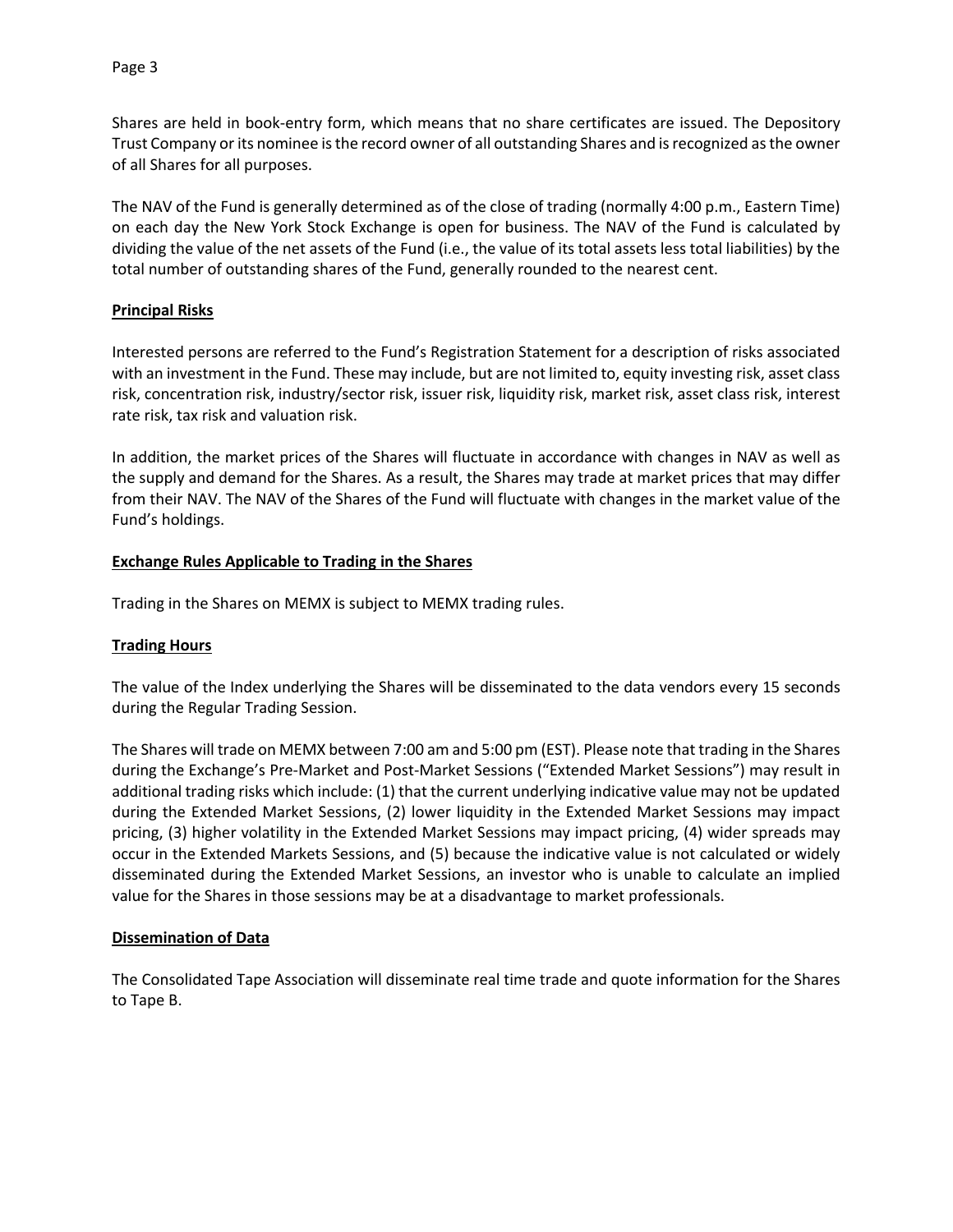| <b>Name</b>                         | <b>Listing Market</b> | <b>Trading Symbol</b> | <b>IOPV Symbol</b> | <b>NAV Symbol</b> |
|-------------------------------------|-----------------------|-----------------------|--------------------|-------------------|
| <b>KraneShares</b><br>Global Carbon | <b>NYSE Arca</b>      | <b>KSET</b>           | KSET.IV            | <b>KSET.NV</b>    |
| <b>Offset Strategy</b>              |                       |                       |                    |                   |
| <b>ETF</b>                          |                       |                       |                    |                   |

# **Delivery of a Prospectus**

Exchange Members should be mindful of applicable prospectus delivery requirements under the federal securities laws with respect to transactions in the Fund. Prospectuses may be obtained through the Fund's website. The Prospectus for the Fund does not contain all of the information set forth in the Fund's Registration Statement (including the exhibits to the Registration Statement), parts of which have been omitted in accordance with the rules and regulations of the SEC. For further information about the Fund, please refer to its Registration Statement.

In the event that the Fund relies upon an order by the SEC exempting the Shares from certain prospectus delivery requirements under Section 24(d) of the 1940 Act and in the future make available a written product description, Exchange Rules require that Exchange Members provide to all purchasers of Shares a written description of the terms and characteristics of such securities, in a form prepared by the Issuer of the Fund, no later than the time a confirmation of the first transaction in the Shares is delivered to such purchaser. In addition, Exchange Members shall include such a written description with any sales material relating to the Shares that is provided to customers or the public. Any other written materials provided by a MEMX member to customers or the public making specific reference to the Shares as an investment vehicle must include a statement in substantially the following form: "A circular describing the terms and characteristics of [the UTP Derivative Securities] has been prepared by the [open-ended management investment company name] and is available from your broker. It is recommended that you obtain and review such circular before purchasing [the UTP Derivative Securities]."

An Exchange member carrying an omnibus account for a non-member broker-dealer is required to inform such non-member that execution of an order to purchase Shares for such omnibus account will be deemed to constitute agreement by the non-member to make such written description available to its customers on the same terms as are directly applicable to such Exchange member under this rule.

Upon request of a customer, Exchange Members also shall provide a copy of the Prospectus.

## **Suitability**

Trading in the securities on the Exchange will be subject to MEMX Rule 3.7 and other applicable suitability rules. Members recommending transactions in the securities to customers should make a determination that the recommendation is suitable for the customer.

## **Trading Halts**

The Exchange will halt trading in the Shares of a security in accordance with the Exchange's Rules. The grounds for a halt include a halt because the intraday indicative value of the security and/or the value of its underlying index are not being disseminated as required, a halt for other regulatory reasons or due to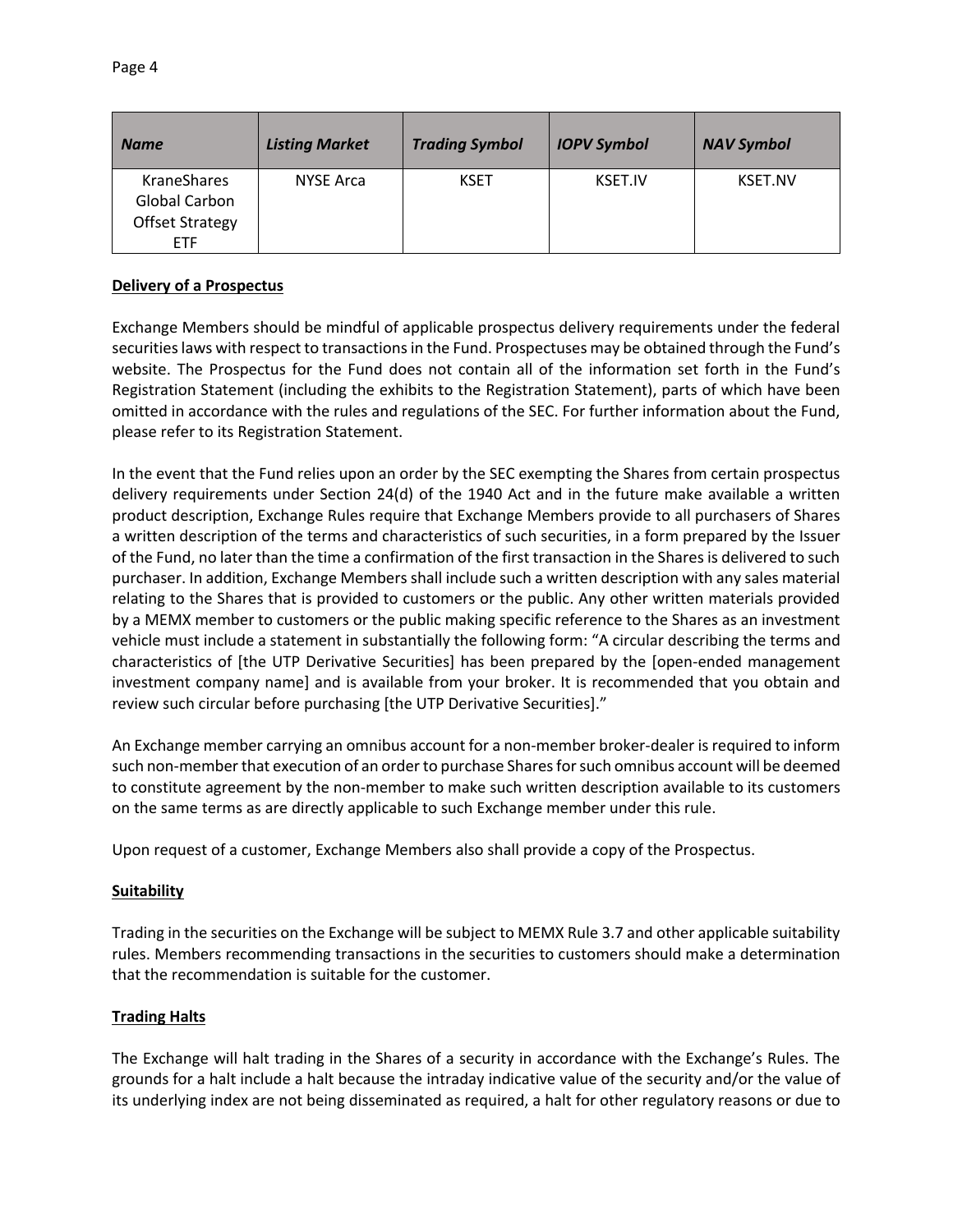other conditions or circumstances deemed to be detrimental to the maintenance of a free and orderly market. In addition, MEMX will stop trading the Shares of a security if the primary market de-lists the security.

#### **Exemptive, Interpretive and No-Action Relief Under Federal Securities Regulations**

The Securities and Exchange Commission (the "SEC") has issued letters granting exemptive, interpretive and no-action relief from certain provisions of rules under the Securities Exchange Act of 1934 for exchange- traded securities listed and traded on a registered national securities exchange that meet certain criteria.

**AS WHAT FOLLOWS IS ONLY A SUMMARY OF THE RELIEF OUTLINED IN THE NO-ACTION LETTERS REFERENCED ABOVE, THE EXCHANGE ADVISES INTERESTED PARTIES TO CONSULT THE NO-ACTION LETTERS FOR MORE COMPLETE INFORMATION REGARDING THE MATTERS COVERED THEREIN AND THE APPLICABILITY OF THE RELIEF GRANTED IN RESPECT OF TRADING IN SECURITIES. INTERESTED PARTIES SHOULD ALSO CONSULT THEIR PROFESSIONAL ADVISORS.**

#### **Regulation M Exemptions**

Generally, Rules 101 and 102 of Regulation M prohibit any "distribution participant" and its "affiliated purchasers" from bidding for, purchasing, or attempting to induce any person to bid for or purchase any security which is the subject of a distribution until after the applicable restricted period, except as specifically permitted in Regulation M. The provisions of the Rules apply to underwriters, prospective underwriters, brokers, dealers, and other persons who have agreed to participate or are participating in a distribution of securities.

The SEC has granted an exemption from Rule 101 under Regulation M to permit persons participating in a distribution of shares of the above-mentioned Fund to engage in secondary market transactions in such shares during their participation in such a distribution. In addition, the SEC has granted relief under Regulation M to permit persons who may be deemed to be participating in the distribution of Shares of the above-mentioned Fund (i) to purchase securities for the purpose of purchasing Creation Unit Aggregations of Fund Shares and (ii) to tender securities for redemption in Creation Unit Aggregations. Further, the SEC has clarified that the tender of Fund Shares to the Fund for redemption does not constitute a bid for or purchase of any of the Funds' securities during the restricted period of Rule 101. The SEC has also granted an exemption pursuant to paragraph (e) of Rule 102 under Regulation M to allow the redemption of Fund Shares in Creation Unit Aggregations during the continuous offering of Shares.

## **Rule 10b-10 (Customer Confirmations for Creation or Redemption of Fund Shares)**

Broker-dealers who handle purchases or redemptions of Fund Shares in Creation Unit size for customers will be permitted to provide such customers with a statement of the number of Creation Unit Aggregations created or redeemed without providing a statement of the identity, number and price of Shares of the individual securities tendered to the Fund for purposes of purchasing Creation Unit Aggregations ("Deposit Securities") or the identity, number and price of Shares to be delivered by the Trust for the Fund to the redeeming holder ("Redemption Securities"). The composition of the securities required to be tendered to the Fund for creation purposes and of the securities to be delivered on redemption will be disseminated each business day and will be applicable to requests for creations or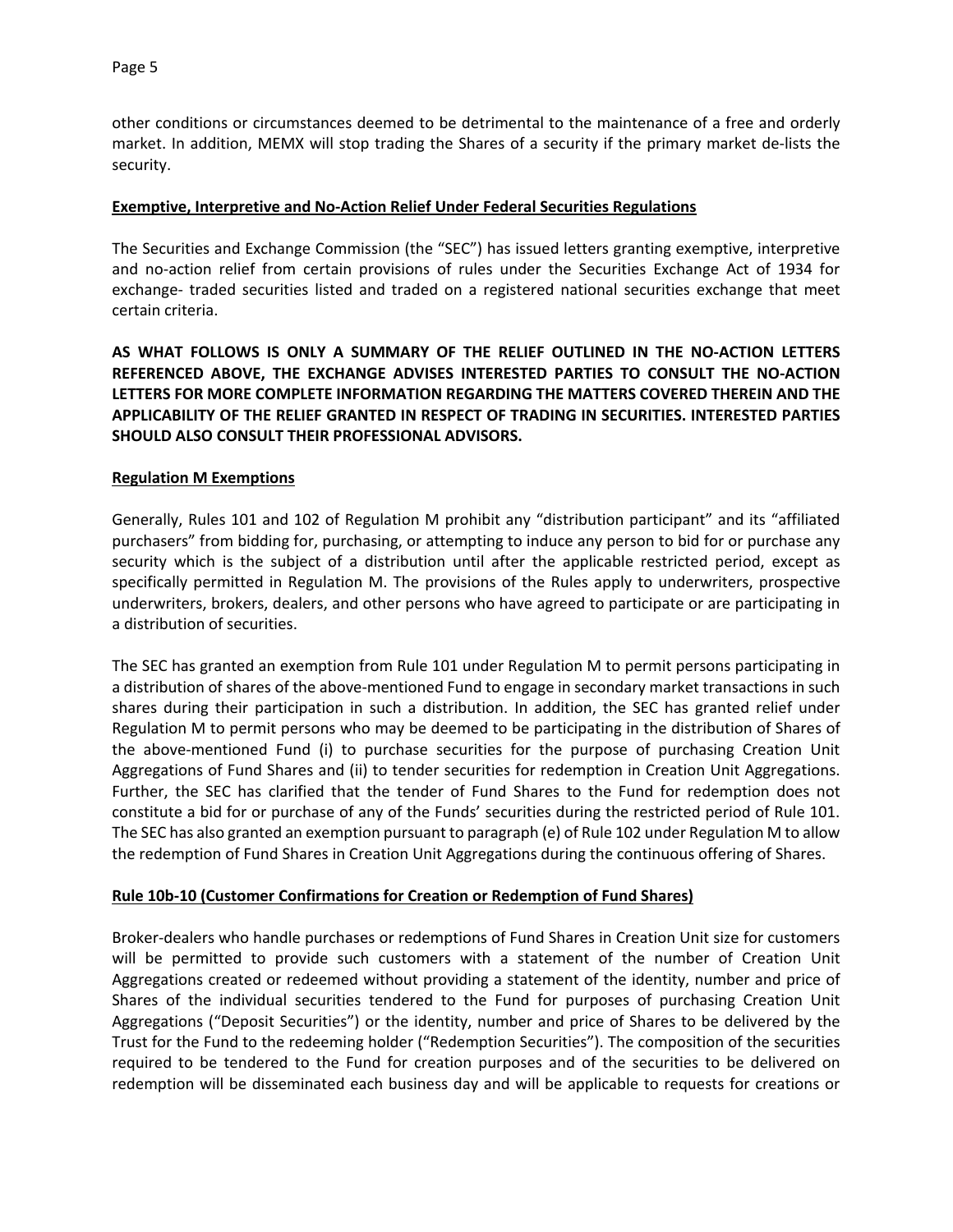redemption, as the case may be, on that day. This exemptive relief under Rule 10b-10 with respect to creations and redemption is subject to the following conditions:

- 1. Confirmations to customers engaging in creations or redemptions must state that all information required by Rule 10b-10 will be provided upon request;
- 2. Any such request by a customer for information required by Rule 10b-10 will be filed in a timely manner, in accordance with Rule 10b-10(c); and
- 3. Except for the identity, number, and price of Shares of the component securities of the Deposit Securities and Redemption Securities, as described above, confirmations to customers must disclose all other information required by Rule 10b-10(a).

## **Rule 10b-17 (Untimely Announcement of Record Dates)**

The SEC has granted an exemption from the requirements of Rule 10b-17 that will cover transactions in the Shares.

## **Rule 14e-5**

An exemption from Rule 14e-5 has been granted to permit any person acting as a dealer-manager of a tender offer for a component security of the Fund (1) to redeem Fund Shares in Creation Unit Aggregations from the issuer that may include a security subject to such tender offer and (2) to purchase Fund Shares during such tender offer. In addition, a no-action position has been taken under Rule 14e-5 if a brokerdealer acting as a dealer-manager of a tender offer for a security of the Fund purchases or arranges to purchase such securities in the secondary market for the purpose of tendering such securities to purchase one or more Creation Unit Aggregations of Shares, if made in conformance with the following:

- 1. Such bids or purchases are effected in the ordinary course of business, in connection with a basket of 20 or more securities in which any security that is the subject of a distribution, or any reference security, does not comprise more than 5% of the value of the basket purchase; or
- 2. Purchases are effected as adjustments to such basket in the ordinary course of business as a result of a change in the composition of the underlying index; and
- 3. Such bids or purchases are not effected for the purpose of facilitating such tender offer.

## **Section 11(d)(1); Rule 11d1-2 (Customer Margin)**

The SEC has taken a no-action position under Section  $11(d)(1)$  that will permit broker-dealers that do not create Shares but engage in both proprietary and customer transactions in such Shares exclusively in the secondary market to extend or maintain or arrange for the extension or maintenance of credit on the Shares, in connection with such secondary market transactions. For broker-dealers that engage in the creation of Shares, the SEC has also taken a no-action position under Rule 11d1-2 that will cover the extension or maintenance or the arrangement for the extension or maintenance of credit on the Shares that have been owned by the persons to whom credit is provided for more than 30 days.

#### **Section 11(d)(1); Rules 11d1-1 and 11d1-2**